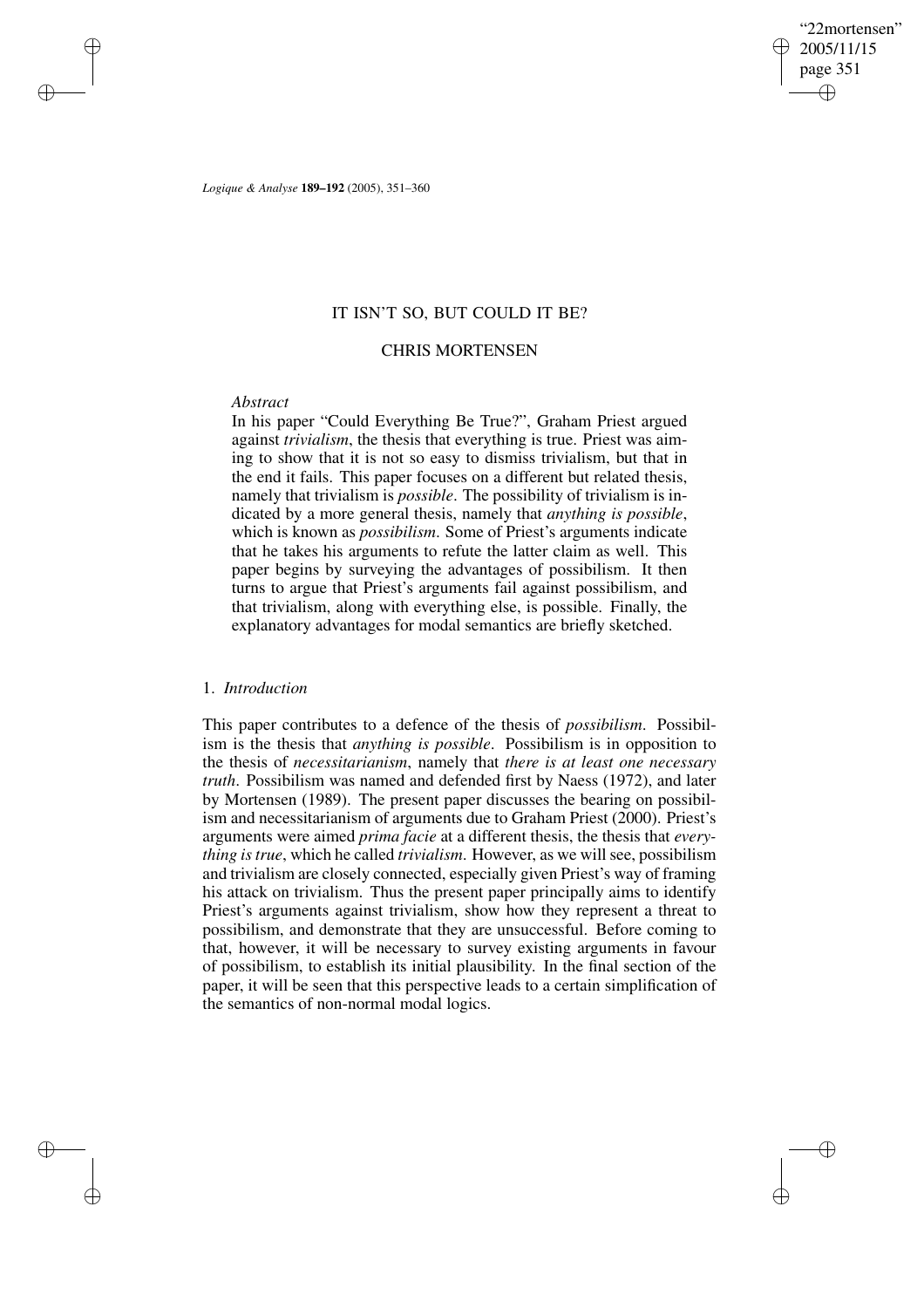352 CHRIS MORTENSEN

"22mortensen" 2005/11/15 page 352

✐

✐

✐

✐

# 2. *Necessitarianism and Possibilism*

The arguments for possibilism turn on a systematic attack on the opposition view, necessitarianism. The concept of "necessary" which applies here is somewhat loosely characterised as a group of notions around the ideas of logical necessity, metaphysical necessity, model-theoretic necessity, analyticity, and the like. It is not claimed here that these notions are all reducible to a single core. It is also not being claimed, as Quine would, that there are no coherent concepts at all in the vicinity. Rather it is proposed that various arguments against these notions have varying weights, depending on where they are directed. All the same, it is contended that they all have epistemological drawbacks.

The attack against necessitarianism comes from two broad directions: epistemological and ontological. Of these, the former carries the greater weight. We first survey the epistemological problem, then rehearse ontological arguments.

Arne Naess (1972) seems to have derived his view in turn from Popper's (1963) attack on what Popper called "conventionalism". According to Popper, conventionalism is the *practice* or *strategy* of defending a theory come what may against contrary empirical evidence or strong counter-arguments. Popper diagnosed the error as placing *conceptual restrictions* on theoryrevision. Against this strategy, Popper and Naess argued that even concepts may need to be revised, and that a criticism which proceeds from a weaker conceptual base, one with fewer restrictions, is stronger since there are fewer ways to escape from it. Conversely, a criticism proceeding from unnecessarily strong conceptual principles is actually weaker, in that it is easier to find places to reject. Now it is well known that when it came down to it, Popper was willing to exempt the principles of logic from his rejection of conventionalism. Similarly to Quine, Popper ultimately found classical two-valued logic to be the correct logic. This introduces an *ad hoc* character into Popper's otherwise estimable methodological position. In contrast, Mortensen and Burgess (1989) argued that this was less then wholly general, and that a fallibilist like Popper ought to be saying that not even logic is exempt from revision; that is, that the set of specifically logical truths is null.

Here a cautionary note must be injected. Popper was a fallibilist, a distinguished tradition deriving from Peirce. Fallibilism is notoriously difficult to state, and this paper does not attempt to solve that particular puzzle; nonetheless it amounts to something like the claim that no theory is rationally unrevisable under the pressure of empirical science, that all theories can fail for good reasons. It would seem, then, that a fallibilist ought not to make an exception in the case of logic. However, Susan Haack (1979) argued persuasively that fallibilism must be regarded as compatible with necessitarianism. This is surely correct: after all, not even possibilism should be regarded as

✐

✐

✐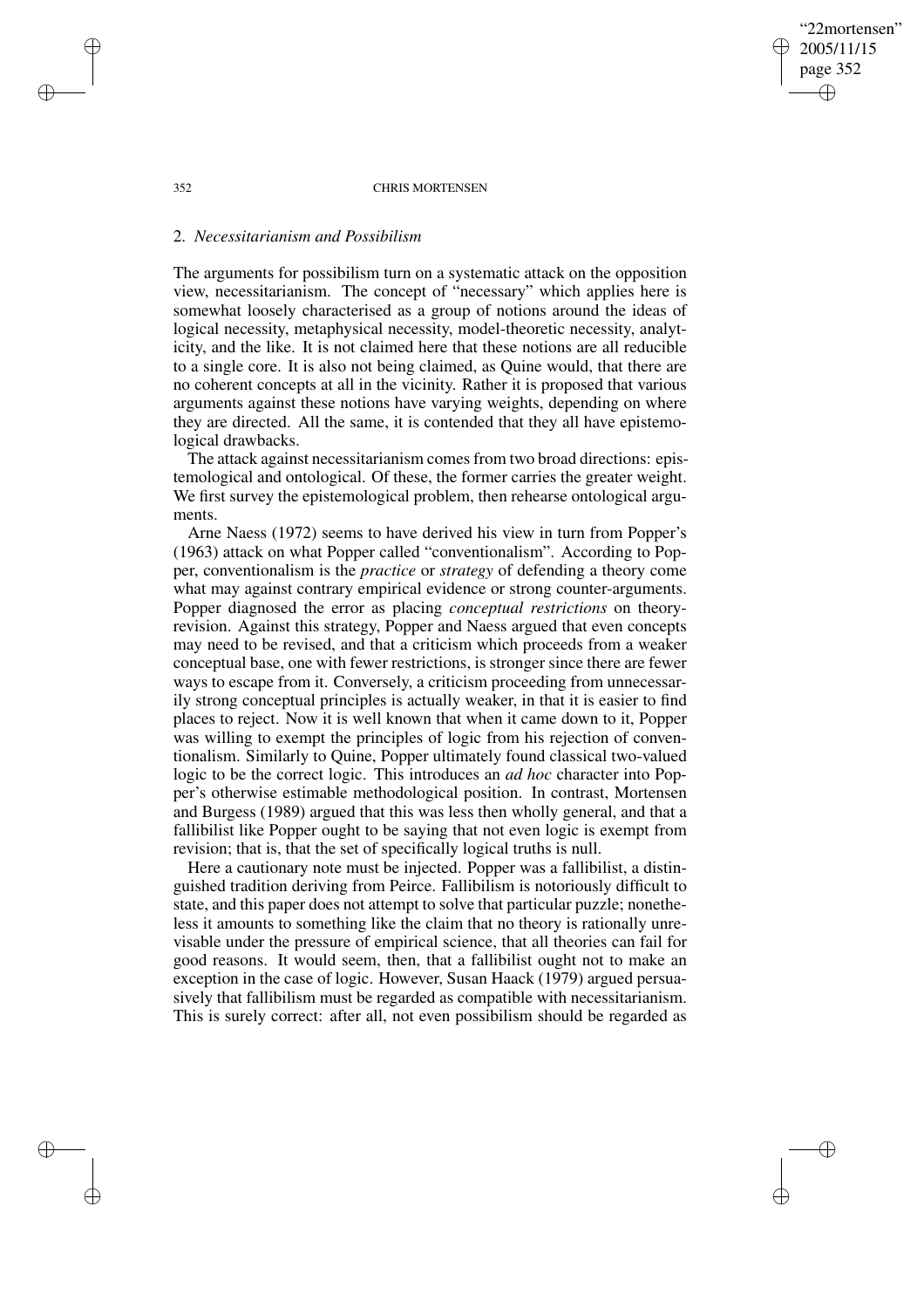✐

✐

✐

✐

unrevisable. Thus, fallibilism should not claim to have the force of *apriori* disproof over necessitarianism.

But the epistemological argument against necessitarianism need not claim to have the force of *apriori* disproof, any more than any other scientific hypothesis. The argument is rather: Are there any reasons to believe the alternative? If not, possibilism has the virtue of the generality and economy of *epistemic monism*. This term, introduced in Mortensen (1989), refers to a wholly general method for establishing truths, namely the scientific method of empirical theory-choice using experiment and observation. There is no need to cater for the knowledge-base of an entirely distinctive set of necessary truths. The problem here is not that necessary truths could not be shown to be true by ordinary scientific means, for they obviously can. The problem is how one would come to know *that they are necessary* (in any of the various senses of that term).

Perhaps this is to be done in the ordinary way of scientific theory-construction, by including a postulate of the form  $\Box A$  in a theory and appealing to its explanatory power? But it must be apparent at this point that, as Naess argues, *one adds nothing to the explanation of what hits our sensory surfaces, by putting a necessity box in front of any theoretical postulate*. "B because A" may be sensible, but "B because  $\Box A$ " gains nothing as an explanation, and even more obviously "A because  $\Box A$ " adds nothing also. We have no reason to use such statements in our theories. In sum, epistemic best practice indicates to us that we have no reason to believe in necessary truths, and the virtues of a uniform epistemic method are then overwhelmingly attractive in favour of possibilism and against necessitarianism.

So much for epistemology. But there are ontological currents as well. The main tide of ontological arguments against necessitarianism is the challenge to show how various accounts of the necessary could support a principled distinction between two fundamentally different kinds of truth, the necessary and the contingent; and to do it in such a way that the extension of each is non-null. In these waters, arguments tend to drift apart as different accounts of necessity are canvassed. So take for example the well-known empiricist reduction of necessity to *analyticity*, truth by meaning. This was a brilliant innovation in the theory of necessity, because it held out a plausible epistemology, namely knowledge of the meaning-conventions of words, which seems unproblematic or at least less problematic. But, as Hilary Putnam (1978) pointed out, there remains a gap: *how could it be that having a certain meaning would be enough to ensure truth, without the world playing a role?* That is not generally the way of it with a truth-making world. Indeed, if the world played no determinative role, what sense is there in describing it as *true?* As Putnam put it, you can't make something true by a convention unless it's already true. In passing, it should not be thought that these arguments depend on Quine's repudiation of the concept of analyticity: they

"22mortensen" 2005/11/15 page 353

✐

✐

✐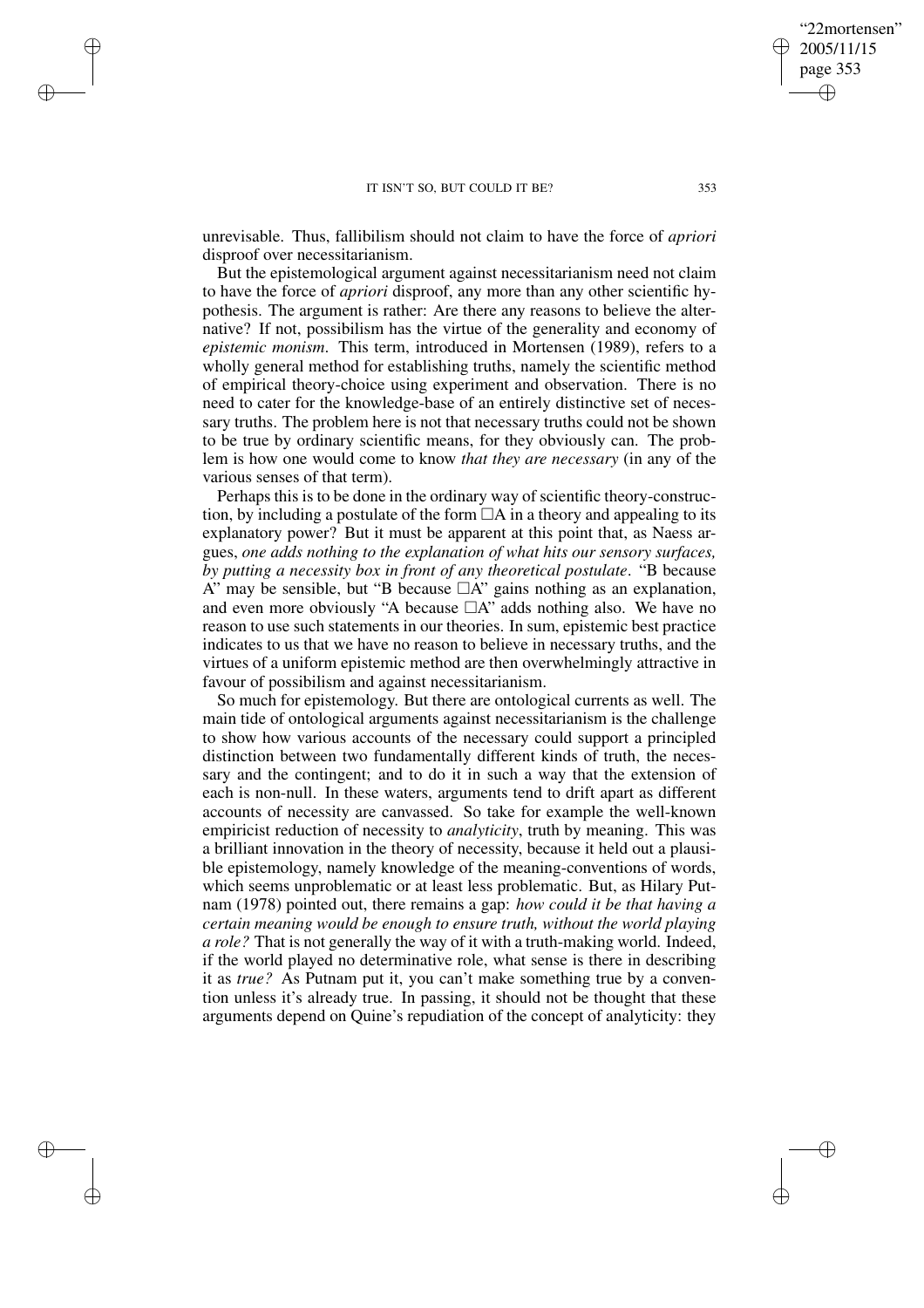## "22mortensen" 2005/11/15 page 354 ✐ ✐

✐

✐

#### 354 CHRIS MORTENSEN

are intended to apply to the *extension* of that concept without drawing its meaningfulness into question. In any case, as we have already noted, Quine retained for himself a core of logical truth, classical logic.

Or take a different account of necessity which has appealed to many, namely *model-theoretic necessitarianism*. Here the idea is that necessity is truth in all models (such as sets of consistent and complete worlds). Unfortunately, this does not survive long either, though for other reasons. It is too easy to construct models in which putative necessary truths fail. This must of course be accompanied by a survey of the numerous semantical studies which have produced counter-models, and this must be regarded as having considerable complexities when dealing with principles like the Law of Non-Contradiction ∼(A&∼A), let alone the Law of Propositional Identity  $A \rightarrow A$ . These arguments are surveyed in Mortensen (1989). However, these arguments can be encapsulated briefly by noting that there is a general theorem covering all cases, due to Meyer-Routley (1977, 2004): *any sentential formula can be refuted in some two-valued model*. That is, modeltheoretic necessitarianism must be accompanied by an argument to select out and privilege a distinguished subset of models, when it is conceded that the additional models exist. This is invariably not attempted. Again, the only fully general position is that which allows the widest class of models. But this yields the conclusion, not that there is no coherent concept of necessity here, but that its extension is zero.

These epistemological and ontological considerations are powerfully inclining, I suggest. But it must be conceded that the *intuitions* are ravaged by the denial of the necessity of such propositions as that *at least one thing is true*, or that *not everything is both true and false*, or simply that *not everything is true*. Something has to be done to pump up contrary intuitions, if anyone is to be persuaded. This brings me to the main topic of this paper.

# 3. *Possibilism and Trivialism*

To recall, trivialism is the thesis that everything is true, so named by Graham Priest in "Could Everything Be True?" (2000). The name derives from the usual definition of a theory's being *trivial* if it contains every proposition, which is useful in disputes over the classical principle *Ex Contradictione Quodlibet* (from a contradiction everything can be deduced).

Priest characteristically sets himself to imagine the unimaginable, by taking trivialism seriously enough to need refuting. He aims to defend the thesis that not everything is true. Clearly, those of us who are not deranged agree that not everything is true. But it proves surprisingly difficult to justify that belief, as Priest ably demonstrates. Nevertheless, in the end the weight of argument is definitely favourable. We will review these arguments presently.

✐

✐

✐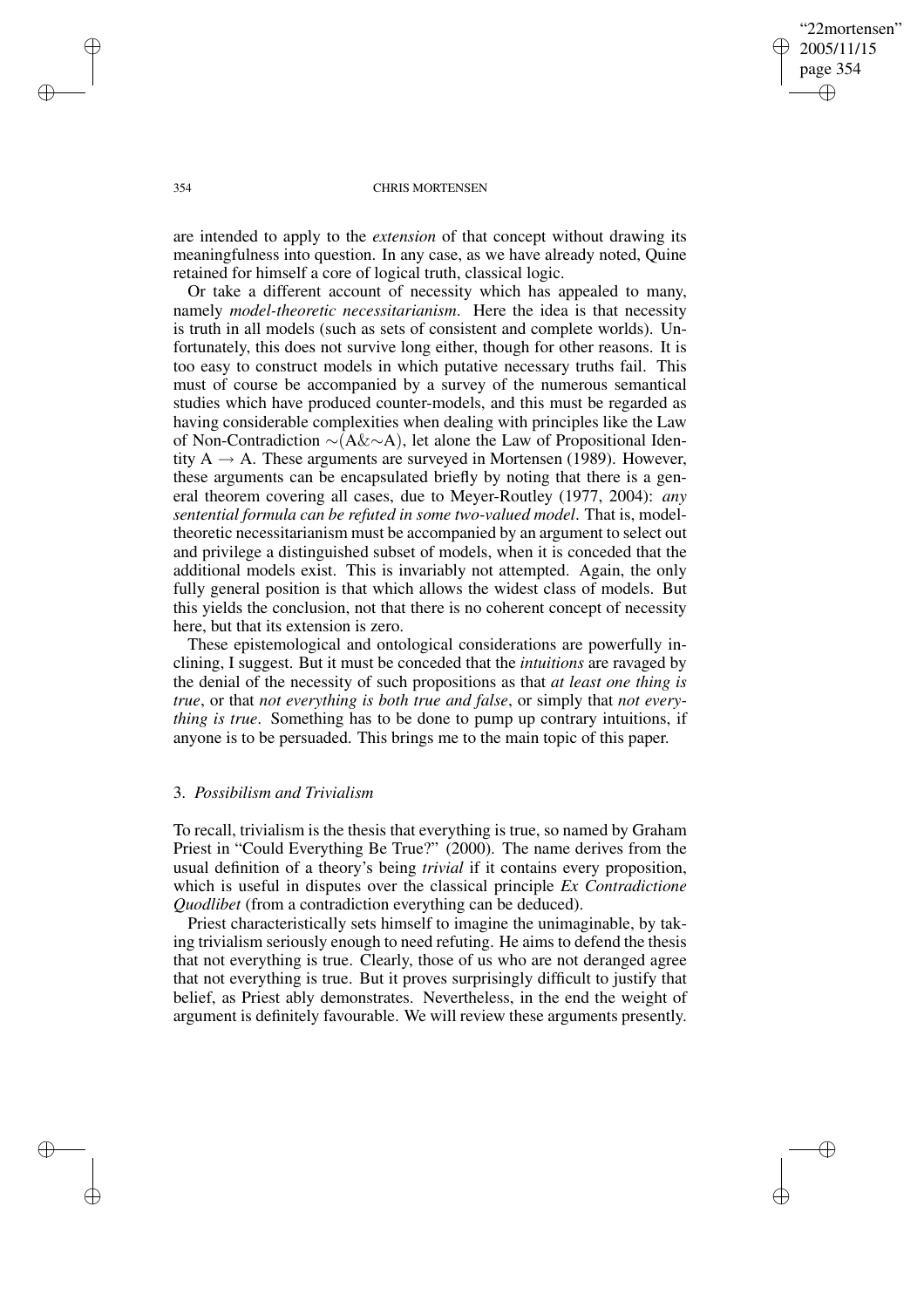✐

✐

✐

✐

Given the main argument of Priest's paper, then, its *title* is misleading. For the title asks a different question: *is it possible that* everything is true, or perhaps is it *impossible*? Now of course philosophers sometimes ask whether something is so by asking whether it could be so: we're knee-jerk *apriorists* after all. And in this context few would be misled by Priest's title. Nonetheless, there are important issues under the surface here.

Possibilism has close connections with trivialism, in that if possibilism is true then it would seem that trivialism is possible (even if untrue). It might be thought that this is too much to conclude. After all, the truth of possibilism would seem to require only that there be, for each proposition, a world in which it is true. It is a further step to say that there is a single trivial world, one in which every proposition is true. The former might be called the "distributive" version of possibilism, and the latter the "collective" version. The distinction is conceivable enough, it relies on a traditional difference in two ways of taking the universal quantifier, which was applied in the analysis of the traditional fallacies of composition and division. Still, this objection can be sidestepped, I suggest. Trivialism would seem to be a meaningful position. That is one of the parameters of this discussion, as Priest would agree: it can be expressed in the logic of propositional quantifiers as  $(\forall A)A$ . Consequently, if *anything* (distributively) is possible, then trivialism is possible. That is, *everything* (collectively) is possible.

At any rate, whatever is right here, we can certainly say that if possibilism is true, then the answer to the *title* of Priest's paper is *yes*. If, on the other hand, Priest's arguments have the force of necessity, then one should conclude that what Priest is arguing against is not just false but impossible. If anything is impossible, then its negation is a necessary truth. That is, if possibilism is false then the answer to the *title* of Priest's paper is *no*.

Priest evidently takes at least some of his argumentation to have necessary force. For example, he writes:

"It is easy enough to show that trivialism is not true — indeed necessarily so. For it is either true or it is not. But if it is true, it follows that it is not true (everything follows). Hence, in either case, it is not true" (P190)

Priest comments that this would not show that there is something true which is rejected by the trivialist, because trivialism rejects nothing. Yet Priest himself is no trivialist, and he evidently regards this argument as successfully establishing the necessary falsehood, the impossibility, of trivialism. But does it?

Mortensen (1989) in defending possibilism maintained the possibility of trivialism. Any argument that trivialism is impossible will be either invalid

"22mortensen" 2005/11/15 page 355

✐

✐

✐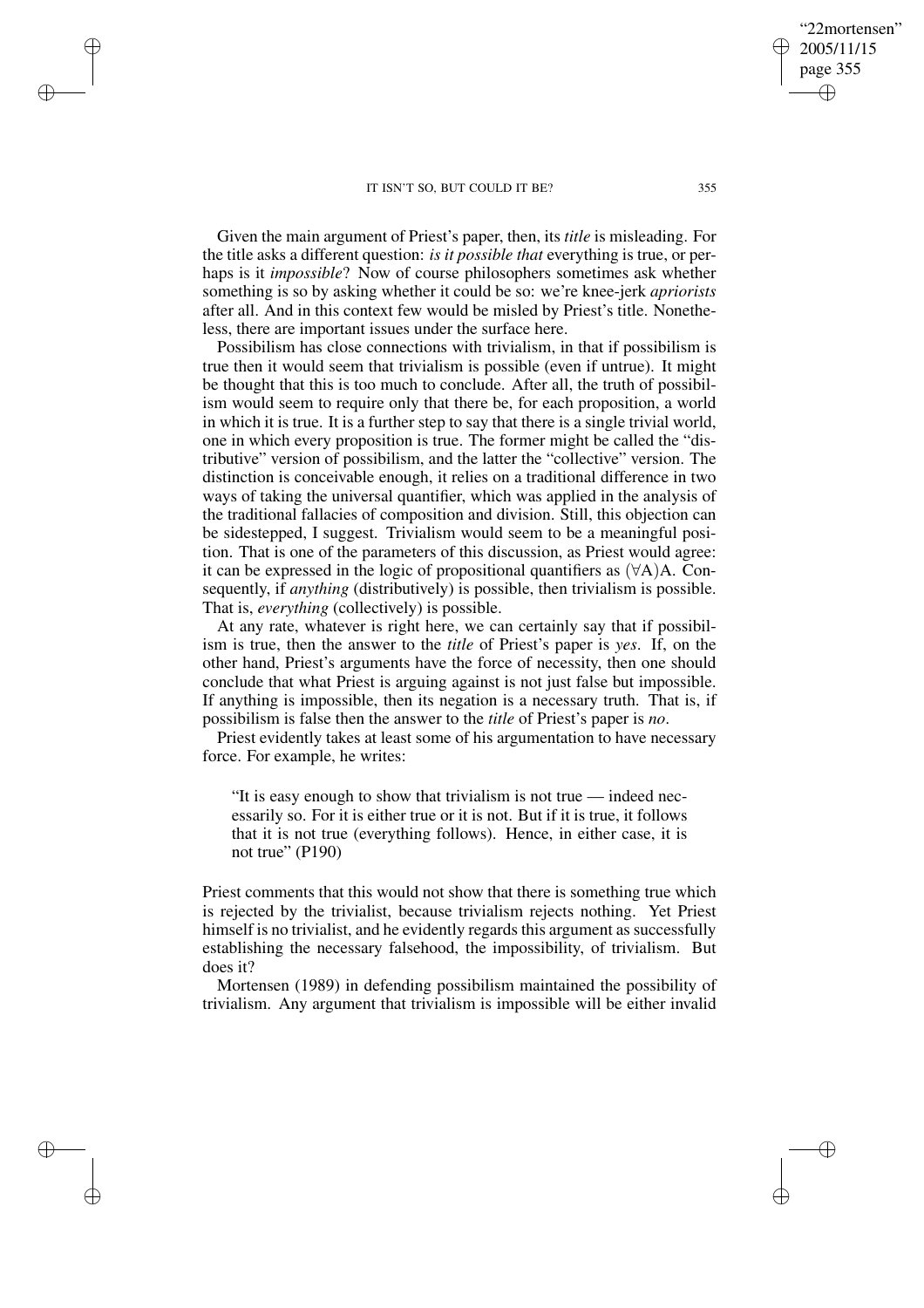✐

✐

#### 356 CHRIS MORTENSEN

or question-begging. Consider for example Priest's own argument. It is of the form "A∨∼A, A  $\rightarrow \sim A$ . Hence  $\sim A$ ." Now suppose we try to strengthen the conclusion to: ∼A. But that would not follow if the premisses as given are not necessary truths: the form "A  $\vee$  B, A  $\rightarrow$  B. Hence  $\Box B$ " is generally invalid if the premisses are contingently true. So one would at least need to strengthen one or both of the premisses to the stronger necessary form. But why should one accept that? It would be blatantly question-begging.

This observation does not establish by itself that trivialism is possible, nor that possibilism is true. The main aim at present is different, namely to consider Priest's arguments. He canvasses three arguments against trivialism. It is therefore worthwhile to consider how well they fare against possibilism.

Priest's *first* argument is as follows. Surely there are some propositions that we have to admit there are no good reasons to believe. Therefore, any trivialist would have to admit that there are parts of their position which there is no good reason to believe. Thus the belief in question, which the trivialist has because they believe everything, is irrational. But Priest allows that the trivialist can reply that there is some reason to believe any proposition, or at any rate many propositions. Consider any identity statement, such as that you are a scrambled egg. It is a familiar argument that by making small enough changes we do not change the character of a thing. So what began as you remains as you even when every molecule of your body is replaced by scrambled egg. By Leibniz Law, furthermore, it then follows that any thing has any property, since any thing is identical with something which incontestably has that property.

This is the familiar reasoning of the Sorites paradox. There must be something wrong with the Sorites, for it is contrary to observation. It is notoriously difficult to say just exactly what is wrong with the Sorites; but there must be something fallacious about it, or it would be that hairy is bald. Thus, any defence of trivialism which relies on the Soritesis unbelievable. But note that here Priest was trying out an attack on trivialism and finding it wanting. Thus, the conclusion of his argument was not intended as a refutation of trivialism. In point of fact, it is easy to agree with Priest's premiss that there are some propositions that we have no reason to believe. For example, there is the *phenomenological absence* of an observation or sensation. In the absence of a sensation, we have no reason to believe its *Protokolsatz*. But none of this threatens the thesis that triviality is *possible*, in any case. Even if the argument succeeded as an objection to triviality, the conclusion that our own world is not trivial does not begin to show what another might be.

Priest's *second* argument against trivialism is that it implies the meaninglessness of public language. Public meanings are learned, and learning implies contrast, some descriptions accepted and some rejected. But trivialism prevents rejection, since for the trivialist nothing is rejected.

✐

✐

✐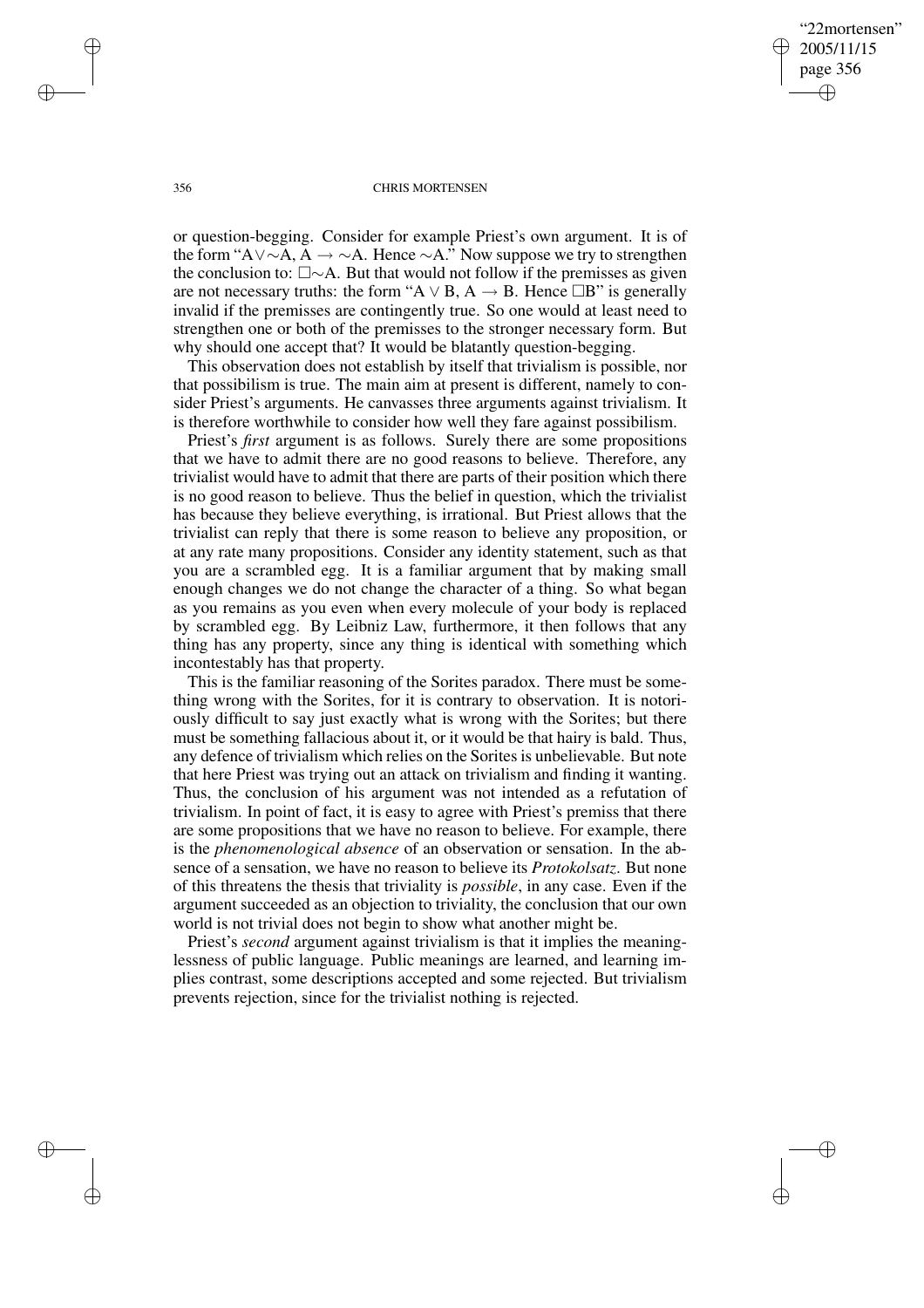It is clear that this argument does not succeed as an objection to possibilism. If trivialism is merely possible, then the meaninglessness of public language does not follow. If *our* world has contrasts, which it surely does, then it is our world in which the contrasts that fix meaning and learning in *this* language abound. If the failure of public communication is merely possible but not actual, then nothing follows about the inability to learn language in *our* world.

Priest's *third* argument is to the effect that it is phenomenologically impossible to believe that everything is true. This is because to live we have to make *choices*. Choices are goal-directed, they imply rejection of other alternatives. Since trivialism cannot accommodate rejection, there are no real trivialists.

Indeed so, but this does not even show that trivialism is untrue, as Priest acknowledges, let alone that possibilism is untrue:

"This does not show that trivialism is untrue. As far as the above considerations go, it is quite possible (sic.) that everything is the case; but not for me — or for any other person." (P194)

It might be that the fact that there are no trivialists counts against trivialism, but it surely does not count against possibilism. We make our choices, our actions and our rejections in our world, and this world is not trivial. That is quite compatible with another world being trivial.

The failure of these arguments as objections to possibilism illustrates a more general point. Defences of necessitarianism typically try to reduce possibilism to a contradiction. But all such arguments eventually fail, because *possibilism is a consistent position*. The simplest way to see this is to consider the matrices below, which extend classical logic with possibility and necessity operators.

| $\&$ | T            | $F_{\perp}$  |             |    |              |
|------|--------------|--------------|-------------|----|--------------|
| T    | $\mathbf{T}$ | $F_{\rm}$    | $\mathbf F$ | T. | F            |
| F    | $\mathbf{F}$ | $\mathbf{F}$ | T           | T  | $\mathbf{F}$ |

✐

✐

✐

✐

It is obvious that this is consistent if classical logic is. Hence, no argument that seeks to render possibilism to be a contradiction succeeds: the matrices tell us which premisses are false or question-begging. For example, Graham Nerlich argued in conversation that possibilism is committed to the possibility of necessitarianism. This is true, and indeed we have already registered the point in connection with Haack in Section 2. The matrices validate  $\Diamond \Box A$ for every proposition A. Necessitarianism is thus possible, it is a coherent position (or rather a group of positions for various accounts of the nature

"22mortensen" 2005/11/15 page 357

✐

✐

✐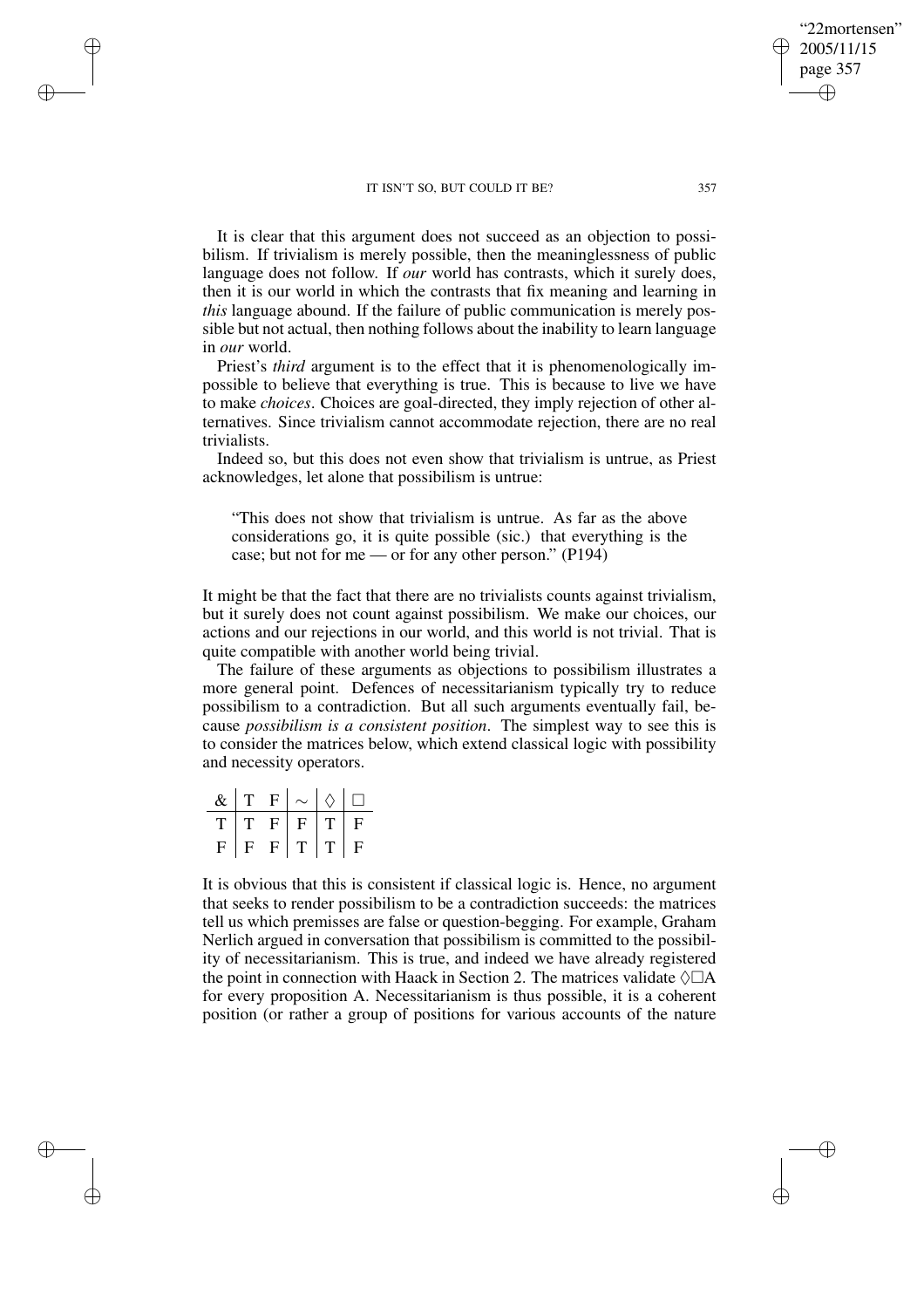✐

✐

#### 358 CHRIS MORTENSEN

of necessity). But the matrices also show that possibilism is not thereby reduced to triviality or inconsistency.

There may be, of course, attempts to demonstrate that something is necessary other than by showing that possibilism implies a contradiction. I suggest, though, that they will all need a premiss of the form "Necessarily A" somewhere along the way, and then one would be inclined to wonder why this confers some explanatory advantage over A by itself. To illustrate this point, consider the objection raised in conversation by John Bigelow, namely that some account should be taken of our strong intuition that the truths of logic and mathematics are distinctively susceptible of *apriori* proof. I agree that this intuition as a mental state needs accounting for. But how would one progress the explanation beyond the usual causal explanation in terms of the occurrences of preceding mental states, by adding in a premiss that one of the causes of our mental state is necessary? How could necessary truth improve the explanation of any mental state, intuition or not?

# 4. *Non-normal Worlds*

The above matrices do not pop up out of nowhere. It is clear that they arise from the usual semantical assignment conditions for the modal connectives when applied to a model structure consisting of a single non-normal world. A single non-normal world may of course have all the so-called laws of logic holding true, such as  $A \rightarrow A$  and so on, but no necessitated statement holds true. It should be noted in passing here that the issue of the reality of worlds is not at issue: it is not intended to take sides on modal realism versus various *ersatz* reductions of worlds.

This serves to deflect the objection that the matrices are cut loose from the meaning-constraints of alethic modality. It is plausible that when studying modal logic one identifies commonality in the concept under study (necessity, possibility, conjunction *etc*.) with commonality in the assignment conditions, so that variation in the worlds of the model structure represents varying accounts of the *same concept*. But that is exactly so here, the assignment conditions for possibility and necessity are the same as in the non-normal modal logics, only the case where there are normal worlds is unsatisfied and thus idle. For the same reason, it is pointless to object that the semantics of all normal modal logics validates the rule of necessitation: every theorem is necessary. Of course that is so, but the rule would need to be independently motivated. Needless to say, it is part and parcel of possibilism that the rule of necessitation fails.

There is one more point about the explanatory advantage for semantics in allowing a trivial world. The semantics of *non-normal* modal logics is anomalous in the way it treats non-normal worlds. Non-normal worlds are

✐

✐

✐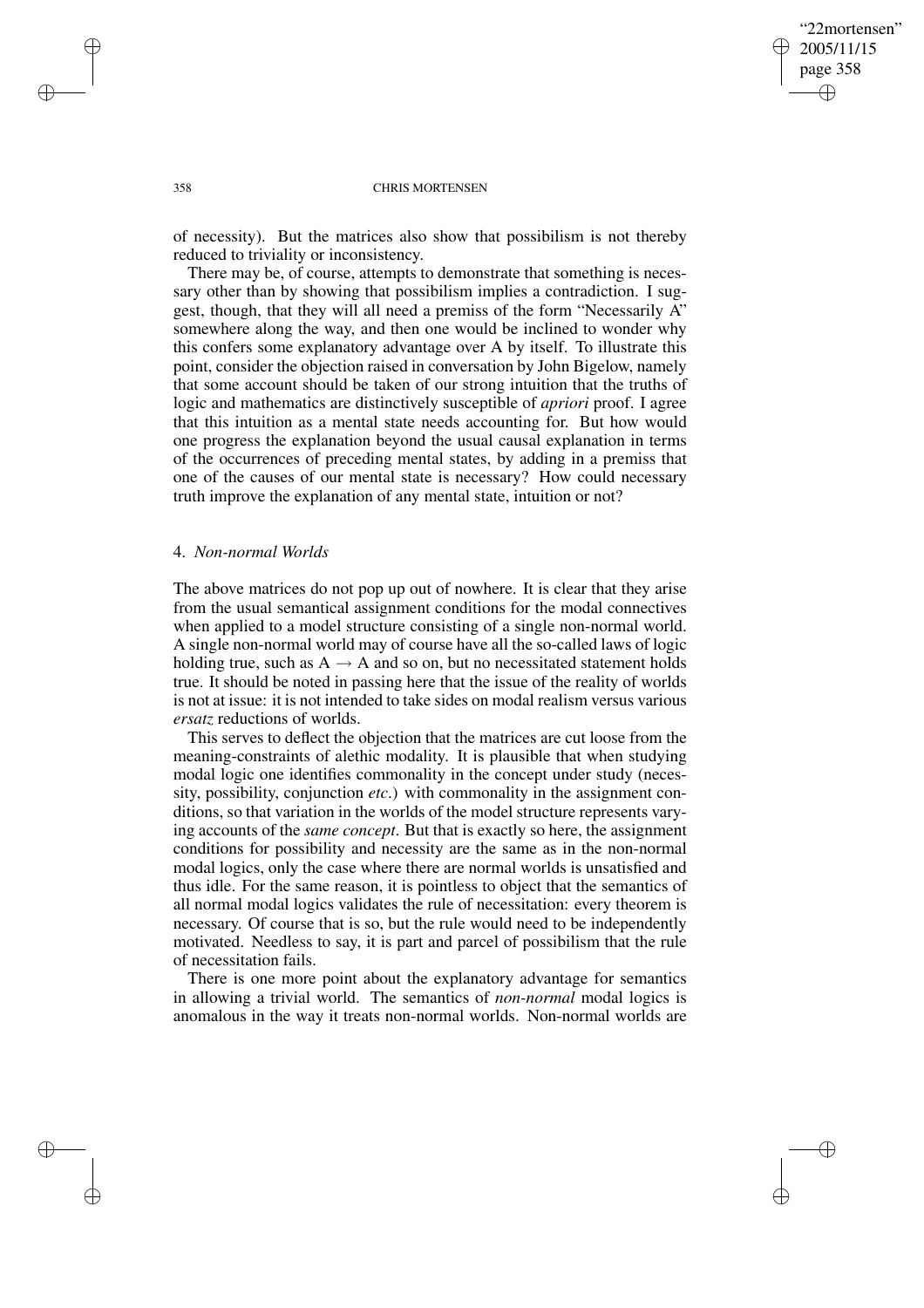those (such as ours, if possibilism is right) at which all propositions of the form "Possibly A" hold. In standard modal semantics, this is regarded as *sui generis*, not arising from the accessibility relation in the way that other modal evaluations do. But that is *ad hoc*. Now there are two less *ad hoc* ways to produce or "explain" the above matrix. One could postulate a model structure in which our non-normal world had an infinite collection of accessible worlds, one for each proposition to hold in, so that  $\Diamond A$  held on our world, for each A. This would correspond to the "distributive" sense of possibilism that we identified at the beginning of Section 3, each proposition would be possible but there would be no sense in which they were possible together. However, it is clear that a formally simpler way to improve things is to allow a single trivial world. Then any world from which the trivial world is accessible, is automatically a non-normal world. In addition to being technically much simpler, this would correspond to the stronger "collective" sense of possibilism which was adopted for preference in Section 3, and which was in accordance with Priest's own understanding of trivialism. Furthermore, the usual *ad hoc* assignment to non-normal worlds disappears in favour of the truth of all the  $\Diamond A$  being assured by the accessibility relation in the usual way.

# 5. *Conclusion*

✐

✐

✐

✐

We see, then, that possibilism resists Priest's arguments against trivialism, initially threatening though they might have seemed. We also see that possibilism has independent strengths. It is a consistent position, and there is no good reason to believe in its rival, necessitarianism. In positive terms, it is simple and plausibly motivated, being the only epistemically and ontologically general thesis in the field. Anything is possible, even triviality.

## ACKNOWLEDGEMENT

Thanks are due for comments from a referee of this journal, as well as John Bigelow, Graham Nerlich, Graham Priest, Greg Restall and others when an earlier version of this paper was read at a meeting of the Adelaide-Melbourne Logic Seminar.

> Dept of Philosophy The University of Adelaide North Tce, SA 5005 Australia E-mail: Chris.Mortensen@adelaide.edu.au

"22mortensen" 2005/11/15 page 359

✐

✐

✐